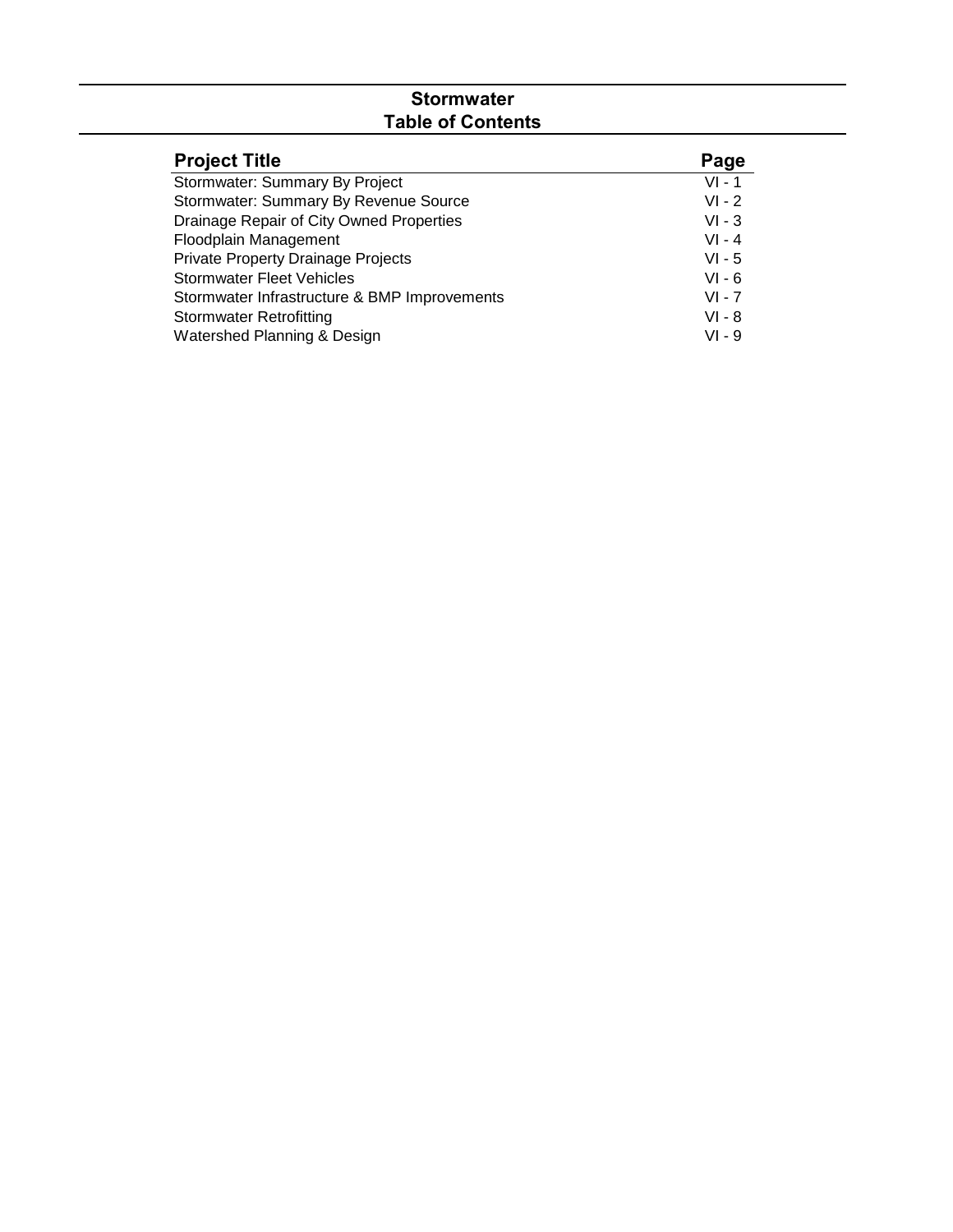| <b>Program Category: Stormwater</b>                          |                   |             |              |                           |             |             |             |                        |                      |
|--------------------------------------------------------------|-------------------|-------------|--------------|---------------------------|-------------|-------------|-------------|------------------------|----------------------|
|                                                              |                   |             |              | <b>SUMMARY BY PROJECT</b> |             |             |             |                        |                      |
| Category                                                     | <b>Prior Year</b> | FY 2015-16  | FY 2016-17   | FY 2017-18                | FY 2018-19  | FY 2019-20  | FY 2020-21  | <b>Future</b><br>Years | <b>Total Request</b> |
| Drainage<br><b>Repair of City</b><br>Owned<br>Properties     | 1,718,417         | 270,000     | 550,000      | 550,000                   | 600,000     | 600,000     | 0           | 0                      | 4,288,417            |
| Floodplain<br>Management                                     | 681,000           | 60.000      | 350.000      | 0                         | 400,000     | 0           | $\mathbf 0$ | 0                      | 1,491,000            |
| Private<br>Property<br>Drainage<br>Projects                  | 4,012,670         | 0           | 225,000      | 225,000                   | 225,000     | 250,000     | $\mathbf 0$ | 0                      | 4,937,670            |
| Stormwater<br><b>Fleet Vehicles</b>                          | 3,130,256         | 289,776     | 600,000      | 600,000                   | 700,000     | 700,000     | $\Omega$    | 0                      | 6,020,032            |
| Stormwater<br>Infrastructure &<br><b>BMP</b><br>Improvements | 5,615,700         | 1,050,000   | 700,000      | 750,000                   | 750,000     | 750,000     | 0           | 0                      | 9,615,700            |
| Stormwater<br>Retrofitting                                   | 4,883,000         | 810,000     | 6,950,000    | 2,700,000                 | 2,700,000   | 2,700,000   | $\mathbf 0$ | 0                      | 20,743,000           |
| Watershed<br>Planning &<br>Implementation                    | 5,598,317         | 1,500,000   | 1,000,000    | 1,700,000                 | 1,700,000   | 1,100,000   | 0           | $\mathbf 0$            | 12,598,317           |
|                                                              | \$25,639,360      | \$3,979,776 | \$10,375,000 | \$6,525,000               | \$7,075,000 | \$6,100,000 | \$0         | \$0                    | \$59,694,136         |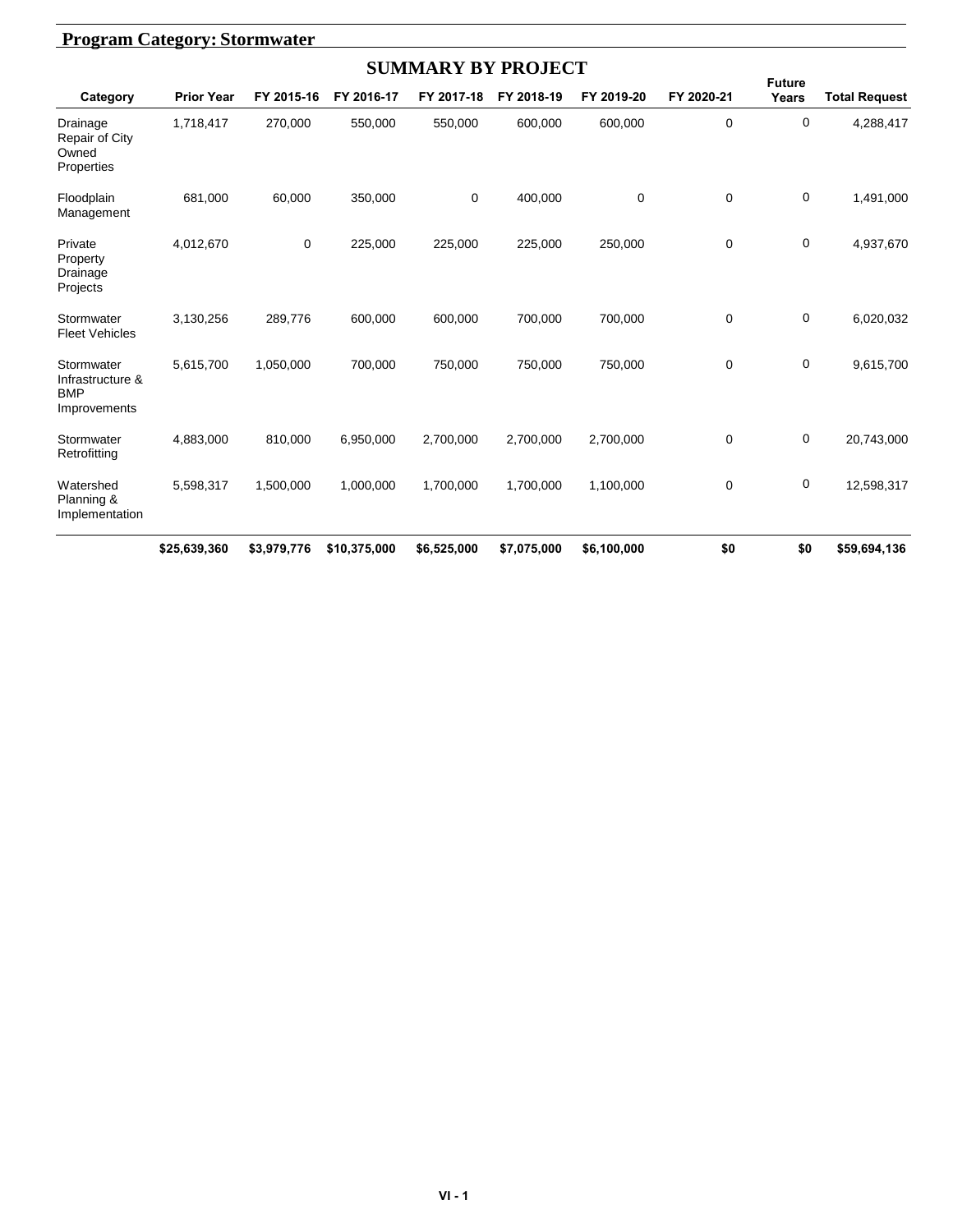#### **SUMMARY BY REVENUE SOURCE**

|                          |                   |             |              |             |             |             |            | <b>Future</b> |                    |
|--------------------------|-------------------|-------------|--------------|-------------|-------------|-------------|------------|---------------|--------------------|
| Category                 | <b>Prior Year</b> | FY 2015-16  | FY 2016-17   | FY 2017-18  | FY 2018-19  | FY 2019-20  | FY 2020-21 | Years         | <b>Total Funds</b> |
| Unidentified             |                   |             |              |             |             |             |            |               | 0                  |
| <b>Rev Unauthorized</b>  |                   |             |              |             |             |             |            |               | 0                  |
| <b>Rev Authorized</b>    |                   |             |              |             |             |             |            |               |                    |
| Pay-As-You-Go            | 22,667,636        | 3,979,776   | 10,375,000   | 6,525,000   | 7,075,000   | 6,100,000   |            | 0             | 56,722,412         |
| Other                    | 490,543           |             |              |             |             |             |            |               | 490,543            |
| Intergovernmental        | 2,481,181         |             |              |             |             |             |            | 0             | 2,481,181          |
| <b>Installment Sales</b> |                   |             |              |             |             |             |            |               | 0                  |
| <b>Impact Fees</b>       |                   |             |              |             |             |             |            |               | 0                  |
| <b>GOB Unauthorized</b>  |                   |             |              |             |             |             |            |               | 0                  |
| <b>GOB Authorized</b>    |                   |             |              |             |             |             |            |               |                    |
|                          | \$25,639,360      | \$3,979,776 | \$10,375,000 | \$6,525,000 | \$7,075,000 | \$6,100,000 | \$0        | \$0           | \$59,694,136       |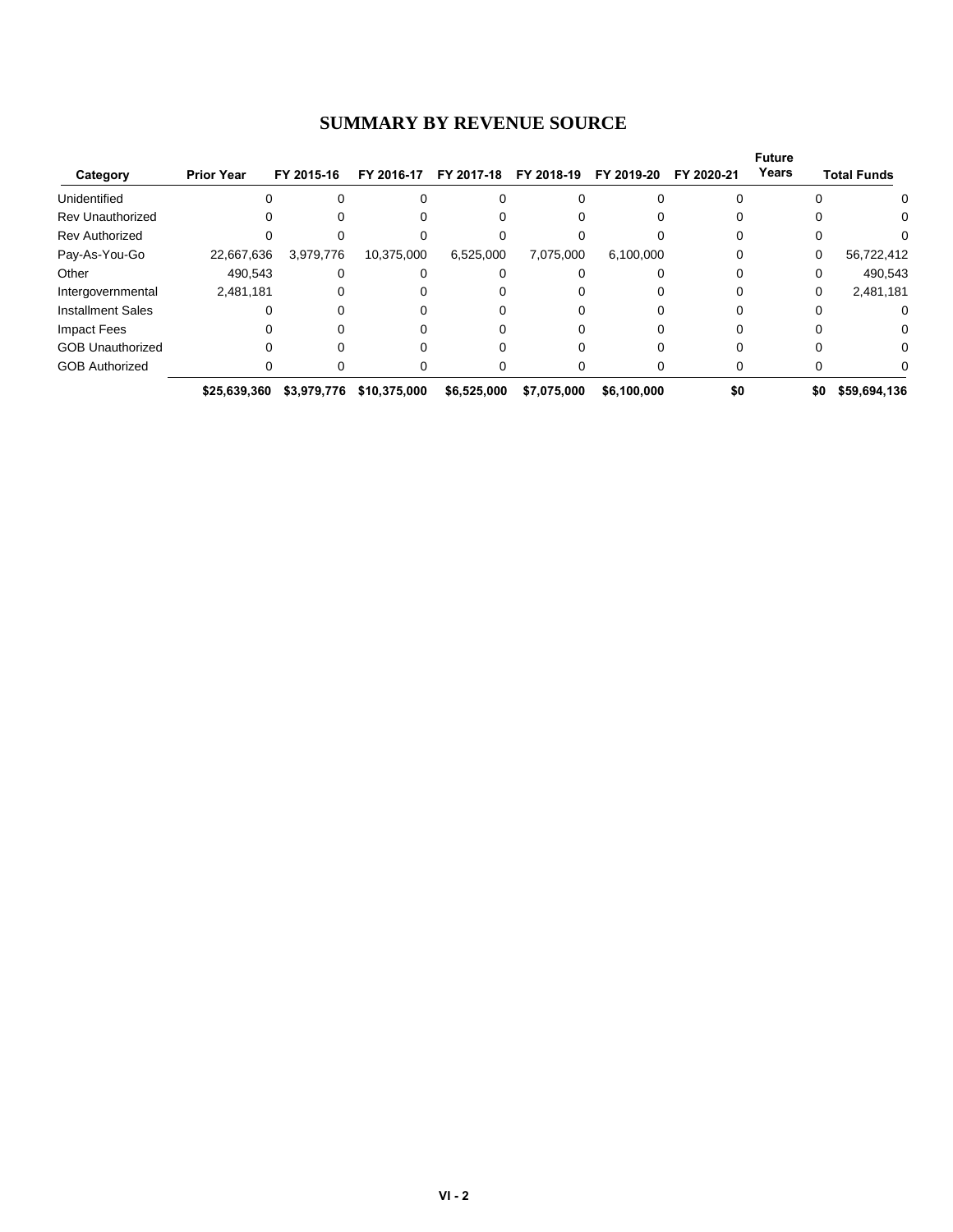| Service Area                                |                                                                                                                                                                                                                                                                                                                                                                         |           | Department          |           |                         | Division/Program: |         | District:              |              |
|---------------------------------------------|-------------------------------------------------------------------------------------------------------------------------------------------------------------------------------------------------------------------------------------------------------------------------------------------------------------------------------------------------------------------------|-----------|---------------------|-----------|-------------------------|-------------------|---------|------------------------|--------------|
| Stormwater                                  |                                                                                                                                                                                                                                                                                                                                                                         |           | <b>Public Works</b> |           |                         | Stormwater        |         | All                    |              |
| <b>Project Title</b>                        |                                                                                                                                                                                                                                                                                                                                                                         |           | <b>Pin Number</b>   |           |                         | Master Plan       |         |                        |              |
| Drainage Repair of City Owned<br>Properties |                                                                                                                                                                                                                                                                                                                                                                         |           |                     |           |                         |                   |         |                        |              |
| <b>Project Description</b>                  |                                                                                                                                                                                                                                                                                                                                                                         |           |                     |           |                         |                   |         |                        |              |
|                                             | This program involves the repair or improvement of existing stormwater<br>systems located on City owned property. The program will be developed and<br>administered by Stormwater Services Division. Funds may be used for, but<br>are not limited to, the analysis, design, and construction of drainage repair and<br>improvement projects involving City owned land. |           |                     |           |                         |                   |         |                        |              |
|                                             |                                                                                                                                                                                                                                                                                                                                                                         |           |                     |           |                         |                   |         |                        |              |
| <b>PROJECT STATUS -</b>                     |                                                                                                                                                                                                                                                                                                                                                                         | June 2015 |                     |           | <b>PROJECTED DATES:</b> |                   |         | <b>TYPE REQUEST</b>    |              |
|                                             | <b>Total Expenditures</b>                                                                                                                                                                                                                                                                                                                                               |           | \$793,121           |           | Beginning               | 07/07             |         | Continuation           |              |
|                                             |                                                                                                                                                                                                                                                                                                                                                                         |           |                     |           | Completion              | 07/20             |         |                        |              |
|                                             |                                                                                                                                                                                                                                                                                                                                                                         |           |                     |           |                         |                   |         | <b>Future</b>          | <b>TOTAL</b> |
| <i><b>Appropriation</b></i>                 | <b>Prior Year</b>                                                                                                                                                                                                                                                                                                                                                       | 2015-16   | 2016-17             | 2017-18   | 2018-19                 | 2019-20           | 2020-21 | Years                  |              |
| Planning/Design                             | \$0                                                                                                                                                                                                                                                                                                                                                                     | \$30,000  | \$50,000            | \$50,000  | \$100,000               | \$50,000          | \$0     | \$0                    | \$280,000    |
| Land                                        | \$0                                                                                                                                                                                                                                                                                                                                                                     | \$0       | \$0                 | \$0       | \$0                     | \$0               | \$0     | \$0                    | \$0          |
| Construction                                | \$1,718,417                                                                                                                                                                                                                                                                                                                                                             | \$240,000 | \$500,000           | \$500,000 | \$500,000               | \$550,000         | \$0     | \$0                    | \$4,008,417  |
| Equip/Furnishings                           | \$0                                                                                                                                                                                                                                                                                                                                                                     | \$0       | \$0                 | \$0       | \$0                     | \$0               | \$0     | \$0                    | \$0          |
| Contingency                                 | \$0                                                                                                                                                                                                                                                                                                                                                                     | \$0       | \$0                 | \$0       | \$0                     | \$0               | \$0     | \$0                    | \$0          |
| <b>Total</b>                                | \$1,718,417                                                                                                                                                                                                                                                                                                                                                             | \$270,000 | \$550,000           | \$550,000 | \$600,000               | \$600,000         | \$0     | \$0                    | \$4,288,417  |
| Revenue                                     | <b>Prior Year</b>                                                                                                                                                                                                                                                                                                                                                       | 2015-16   | 2016-17             | 2017-18   | 2018-19                 | 2019-20           | 2020-21 | <b>Future</b><br>Years | <b>TOTAL</b> |
| Pay-As-You-Go                               | \$1,718,417                                                                                                                                                                                                                                                                                                                                                             | \$270,000 | \$550,000           | \$550,000 | \$600,000               | \$600,000         | \$0     | \$0                    | \$4,288,417  |
| <b>GOB Authorized</b>                       | \$0                                                                                                                                                                                                                                                                                                                                                                     | \$0       | \$0                 | \$0       | \$0                     | \$0               | \$0     | \$0                    | \$0          |
| <b>GOB Unauthorize</b>                      | \$0                                                                                                                                                                                                                                                                                                                                                                     | \$0       | \$0                 | \$0       | \$0                     | \$0               | \$0     | \$0                    | \$0          |
| <b>Rev Authorized</b>                       | \$0                                                                                                                                                                                                                                                                                                                                                                     | \$0       | \$0                 | \$0       | \$0                     | \$0               | \$0     | \$0                    | \$0          |
| <b>Rev Unauthorized</b>                     | \$0                                                                                                                                                                                                                                                                                                                                                                     | \$0       | \$0                 | \$0       | \$0                     | \$0               | \$0     | \$0                    | \$0          |
| <b>Installment Sales</b>                    | \$0                                                                                                                                                                                                                                                                                                                                                                     | \$0       | \$0                 | \$0       | \$0                     | \$0               | \$0     | \$0                    | \$0          |
| <b>Impact Fees</b>                          | \$0                                                                                                                                                                                                                                                                                                                                                                     | \$0       | \$0                 | \$0       | \$0                     | \$0               | \$0     | \$0                    | \$0          |
| Intergovernmental                           | \$0                                                                                                                                                                                                                                                                                                                                                                     | \$0       | \$0                 | \$0       | \$0                     | \$0               | \$0     | \$0                    | \$0          |
| Other                                       | \$0                                                                                                                                                                                                                                                                                                                                                                     | \$0       | \$0                 | \$0       | \$0                     | \$0               | \$0     | \$0                    | \$0          |
| Unidentified                                | \$0                                                                                                                                                                                                                                                                                                                                                                     | \$0       | \$0                 | \$0       | \$0                     | \$0               | \$0     | \$0                    | \$0          |
| <b>Total</b>                                | \$1,718,417                                                                                                                                                                                                                                                                                                                                                             | \$270,000 | \$550,000           | \$550,000 | \$600,000               | \$600,000         | \$0     | \$0                    | \$4,288,417  |
|                                             |                                                                                                                                                                                                                                                                                                                                                                         |           |                     |           |                         |                   |         | <b>Future</b>          |              |
| <b>Operating</b>                            | <b>Prior Year</b>                                                                                                                                                                                                                                                                                                                                                       | 2015-16   | 2016-17             | 2017-18   | 2018-19                 | 2019-20           | 2020-21 | Years                  | <b>TOTAL</b> |
| <b>Capital Outlay</b>                       | \$0                                                                                                                                                                                                                                                                                                                                                                     | \$0       | \$0                 | \$0       | \$0                     | \$0               | \$0     | \$0                    | \$0          |
| Maint/Operations                            | \$0                                                                                                                                                                                                                                                                                                                                                                     | \$0       | \$0                 | \$0       | \$0                     | \$0               | \$0     | \$0                    | \$0          |
| Personnel                                   | \$0                                                                                                                                                                                                                                                                                                                                                                     | \$0       | \$0                 | \$0       | \$0                     | \$0               | \$0     | \$0                    | \$0          |
| <b>Total</b>                                | \$0                                                                                                                                                                                                                                                                                                                                                                     | \$0       | \$0                 | \$0       | \$0                     | \$0               | \$0     | \$0                    | \$0          |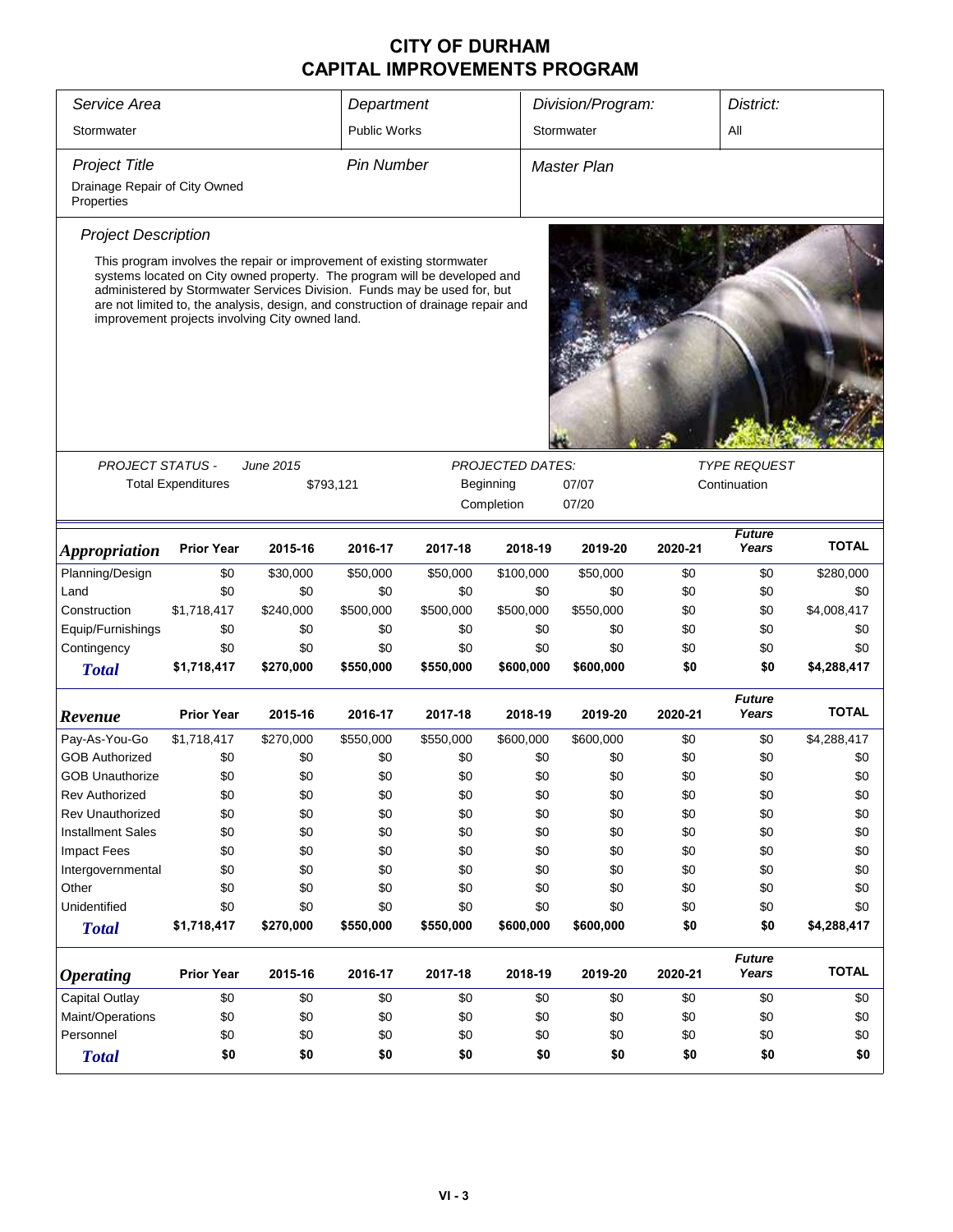| Service Area                | Department                |                                                                                                                                                                                                                                                                                                      |                     |         | Division/Program:<br>District: |             |                                    |                               |              |  |
|-----------------------------|---------------------------|------------------------------------------------------------------------------------------------------------------------------------------------------------------------------------------------------------------------------------------------------------------------------------------------------|---------------------|---------|--------------------------------|-------------|------------------------------------|-------------------------------|--------------|--|
| Stormwater                  |                           |                                                                                                                                                                                                                                                                                                      | <b>Public Works</b> |         |                                | Stormwater  |                                    |                               | All          |  |
| <b>Project Title</b>        |                           |                                                                                                                                                                                                                                                                                                      | <b>Pin Number</b>   |         |                                | Master Plan |                                    |                               |              |  |
| Floodplain Management       |                           |                                                                                                                                                                                                                                                                                                      |                     |         |                                |             |                                    |                               |              |  |
|                             |                           |                                                                                                                                                                                                                                                                                                      |                     |         |                                |             |                                    |                               |              |  |
| <b>Project Description</b>  |                           |                                                                                                                                                                                                                                                                                                      |                     |         |                                |             |                                    |                               |              |  |
|                             |                           | This is an on-going program that involves efforts to reduce or eliminate long-<br>term risk to people and property from flooding hazards and their effects. The<br>program includes floodplain analysis and the identification, evaluation, and<br>implementation of floodplain management projects. |                     |         |                                |             | <b>Picture</b><br><b>Available</b> |                               |              |  |
| <b>PROJECT STATUS -</b>     |                           | <b>June 2015</b>                                                                                                                                                                                                                                                                                     |                     |         | <b>PROJECTED DATES:</b>        |             |                                    | <b>TYPE REQUEST</b>           |              |  |
|                             | <b>Total Expenditures</b> | \$165,526                                                                                                                                                                                                                                                                                            |                     |         | Beginning                      | 09/09       |                                    | Continuation                  |              |  |
|                             |                           |                                                                                                                                                                                                                                                                                                      |                     |         | Completion                     | 07/20       |                                    |                               |              |  |
|                             |                           |                                                                                                                                                                                                                                                                                                      |                     |         |                                |             |                                    |                               |              |  |
| <i><b>Appropriation</b></i> | <b>Prior Year</b>         | 2015-16                                                                                                                                                                                                                                                                                              | 2016-17             | 2017-18 | 2018-19                        | 2019-20     | 2020-21                            | <b>Future</b><br>Years        | <b>TOTAL</b> |  |
| Planning/Design             | \$50,000                  | \$0                                                                                                                                                                                                                                                                                                  | \$50,000            | \$0     | \$50,000                       | \$0         | \$0                                | \$0                           | \$150,000    |  |
| Land                        | \$581,000                 | \$0                                                                                                                                                                                                                                                                                                  | \$200,000           | \$0     | \$200,000                      | \$0         | \$0                                | \$0                           | \$981,000    |  |
| Construction                | \$50,000                  | \$60,000                                                                                                                                                                                                                                                                                             | \$100,000           | \$0     | \$150,000                      | \$0         | \$0                                | \$0                           | \$360,000    |  |
| Equip/Furnishings           | \$0                       | \$0                                                                                                                                                                                                                                                                                                  | \$0                 | \$0     |                                | \$0<br>\$0  | \$0                                | \$0                           | \$0          |  |
| Contingency                 | \$0                       | \$0                                                                                                                                                                                                                                                                                                  | \$0                 | \$0     |                                | \$0<br>\$0  | \$0                                | \$0                           | \$0          |  |
| <b>Total</b>                | \$681,000                 | \$60,000                                                                                                                                                                                                                                                                                             | \$350,000           | \$0     | \$400,000                      | \$0         | \$0                                | \$0                           | \$1,491,000  |  |
| Revenue                     | <b>Prior Year</b>         | 2015-16                                                                                                                                                                                                                                                                                              | 2016-17             | 2017-18 | 2018-19                        | 2019-20     | 2020-21                            | <b>Future</b><br>Years        | <b>TOTAL</b> |  |
| Pay-As-You-Go               | \$681,000                 | \$60,000                                                                                                                                                                                                                                                                                             | \$350,000           | \$0     | \$400,000                      | \$0         | \$0                                | \$0                           | \$1,491,000  |  |
| <b>GOB Authorized</b>       | \$0                       | \$0                                                                                                                                                                                                                                                                                                  | \$0                 | \$0     |                                | \$0<br>\$0  | \$0                                | \$0                           | \$0          |  |
| <b>GOB Unauthorize</b>      | \$0                       | \$0                                                                                                                                                                                                                                                                                                  | \$0                 | \$0     |                                | \$0<br>\$0  | \$0                                | \$0                           | \$0          |  |
| <b>Rev Authorized</b>       | \$0                       | \$0                                                                                                                                                                                                                                                                                                  | \$0                 | \$0     |                                | \$0<br>\$0  | \$0                                | \$0                           | \$0          |  |
| <b>Rev Unauthorized</b>     | \$0                       | \$0                                                                                                                                                                                                                                                                                                  | \$0                 | \$0     |                                | \$0<br>\$0  | \$0                                | \$0                           | \$0          |  |
| <b>Installment Sales</b>    | \$0                       | \$0                                                                                                                                                                                                                                                                                                  | \$0                 | \$0     |                                | \$0<br>\$0  | \$0                                | \$0                           | \$0          |  |
| <b>Impact Fees</b>          | \$0                       | \$0                                                                                                                                                                                                                                                                                                  | \$0                 | \$0     |                                | \$0<br>\$0  | \$0                                | \$0                           | \$0          |  |
| Intergovernmental           | \$0                       | \$0                                                                                                                                                                                                                                                                                                  | \$0                 | \$0     |                                | \$0<br>\$0  | \$0                                | \$0                           | \$0          |  |
| Other                       | \$0                       | \$0                                                                                                                                                                                                                                                                                                  | \$0                 | \$0     |                                | \$0<br>\$0  | \$0                                | \$0                           | \$0          |  |
| Unidentified                | \$0                       | \$0                                                                                                                                                                                                                                                                                                  | \$0                 | \$0     |                                | \$0<br>\$0  | \$0                                | \$0                           | \$0          |  |
| <b>Total</b>                | \$681,000                 | \$60,000                                                                                                                                                                                                                                                                                             | \$350,000           | \$0     | \$400,000                      | \$0         | \$0                                | \$0                           | \$1,491,000  |  |
| <b>Operating</b>            | <b>Prior Year</b>         | 2015-16                                                                                                                                                                                                                                                                                              | 2016-17             | 2017-18 | 2018-19                        | 2019-20     | 2020-21                            | <b>Future</b><br><b>Years</b> | <b>TOTAL</b> |  |
| Capital Outlay              | \$0                       | \$0                                                                                                                                                                                                                                                                                                  | \$0                 | \$0     | \$0                            | \$0         | \$0                                | \$0                           | \$0          |  |
| Maint/Operations            | \$0                       | \$0                                                                                                                                                                                                                                                                                                  | \$0                 | \$0     |                                | \$0<br>\$0  | \$0                                | \$0                           | \$0          |  |
| Personnel                   | \$0                       | \$0                                                                                                                                                                                                                                                                                                  | \$0                 | \$0     |                                | \$0<br>\$0  | \$0                                | \$0                           | \$0          |  |
| <b>Total</b>                | \$0                       | \$0                                                                                                                                                                                                                                                                                                  | \$0                 | \$0     |                                | \$0<br>\$0  | \$0                                | \$0                           | \$0          |  |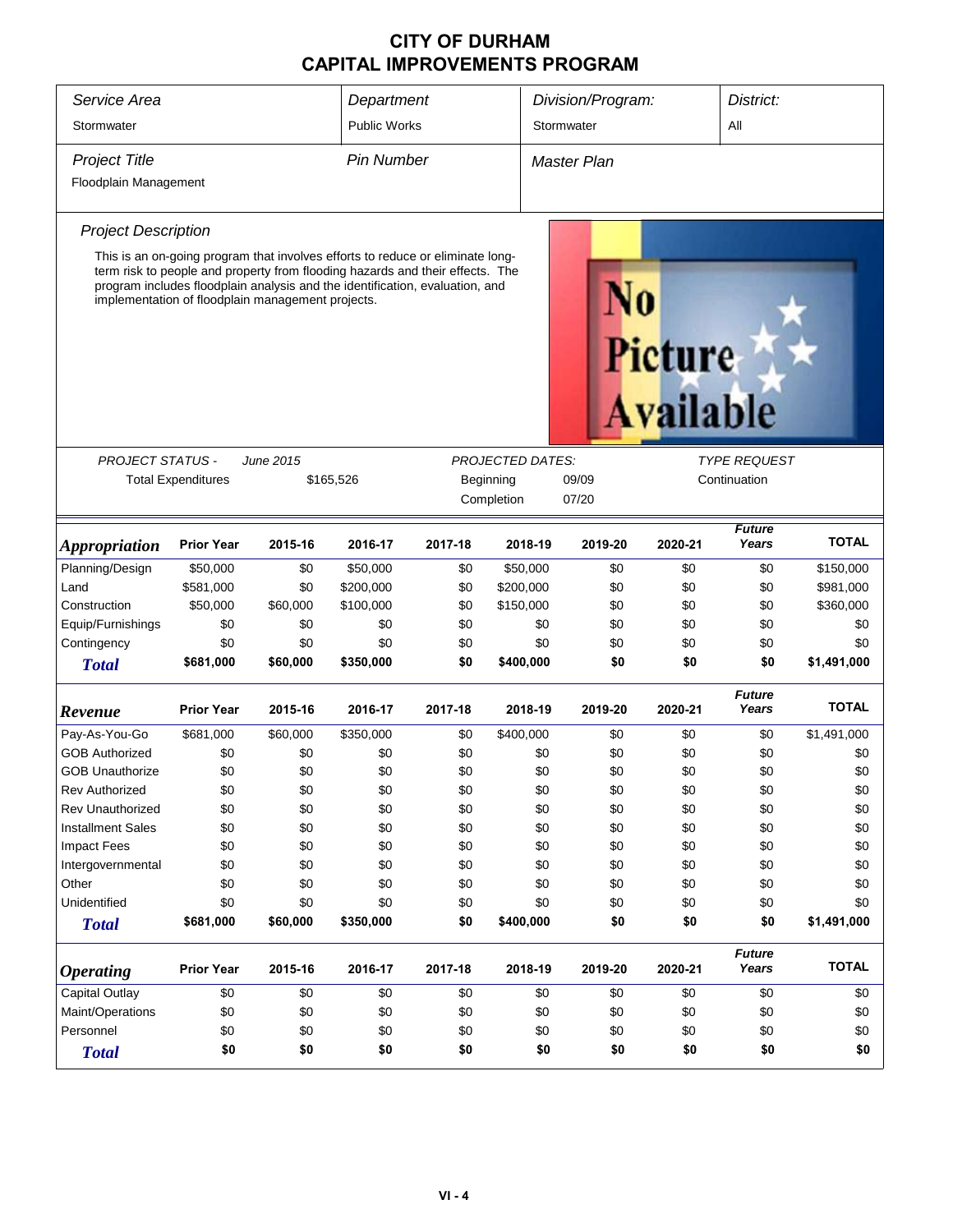| Service Area<br>Stormwater         |                                                                                                                                                                                                                                         |             | Department<br><b>Public Works</b> |           |                         | Division/Program:<br>Stormwater |              | District:<br>All       |              |  |
|------------------------------------|-----------------------------------------------------------------------------------------------------------------------------------------------------------------------------------------------------------------------------------------|-------------|-----------------------------------|-----------|-------------------------|---------------------------------|--------------|------------------------|--------------|--|
| <b>Project Title</b>               |                                                                                                                                                                                                                                         |             | <b>Pin Number</b>                 |           |                         | <b>Master Plan</b>              |              |                        |              |  |
| Private Property Drainage Projects |                                                                                                                                                                                                                                         |             |                                   |           |                         |                                 |              |                        |              |  |
| <b>Project Description</b>         |                                                                                                                                                                                                                                         |             |                                   |           |                         |                                 |              |                        |              |  |
| ongoing annual activity.           | This project funds drainage improvement projects citywide on private property.<br>Projects are identified by Stormwater staff through requests from property<br>owners and are ranked and constructed according to severity. This is an |             |                                   |           |                         |                                 |              |                        |              |  |
|                                    |                                                                                                                                                                                                                                         |             |                                   |           |                         |                                 |              |                        |              |  |
| PROJECT STATUS -                   |                                                                                                                                                                                                                                         | June 2015   |                                   |           | <b>PROJECTED DATES:</b> |                                 |              | <b>TYPE REQUEST</b>    |              |  |
|                                    | <b>Total Expenditures</b>                                                                                                                                                                                                               | \$2,552,569 |                                   |           | Beginning               | 07/04                           | Continuation |                        |              |  |
|                                    |                                                                                                                                                                                                                                         |             |                                   |           | Completion              | 07/20                           |              |                        |              |  |
| <b>Appropriation</b>               | <b>Prior Year</b>                                                                                                                                                                                                                       | 2015-16     | 2016-17                           | 2017-18   | 2018-19                 | 2019-20                         | 2020-21      | <b>Future</b><br>Years | <b>TOTAL</b> |  |
| Planning/Design                    | \$0                                                                                                                                                                                                                                     | \$0         | \$0                               | \$0       | \$0                     | \$0                             | \$0          | \$0                    | \$0          |  |
| Construction                       | \$4,012,670                                                                                                                                                                                                                             | \$0         | \$225,000                         | \$225,000 | \$225,000               | \$250,000                       | \$0          | \$0                    | \$4,937,670  |  |
| <b>Total</b>                       | \$4,012,670                                                                                                                                                                                                                             | \$0         | \$225,000                         | \$225,000 | \$225,000               | \$250,000                       | \$0          | \$0                    | \$4,937,670  |  |
| Revenue                            | <b>Prior Year</b>                                                                                                                                                                                                                       | 2015-16     | 2016-17                           | 2017-18   | 2018-19                 | 2019-20                         | 2020-21      | <b>Future</b><br>Years | <b>TOTAL</b> |  |
| Pay-As-You-Go                      | \$1,774,300                                                                                                                                                                                                                             | \$0         | \$225,000                         | \$225,000 | \$225,000               | \$250,000                       | \$0          | \$0                    | \$2,699,300  |  |
| <b>GOB Authorized</b>              | \$0                                                                                                                                                                                                                                     | \$0         | \$0                               | \$0       | \$0                     | \$0                             | \$0          | \$0                    | \$0          |  |
| <b>GOB Unauthorize</b>             | \$0                                                                                                                                                                                                                                     | \$0         | \$0                               | \$0       | \$0                     | \$0                             | \$0          | \$0                    | \$0          |  |
| <b>Rev Authorized</b>              | \$0                                                                                                                                                                                                                                     | \$0         | \$0                               | \$0       | \$0                     | \$0                             | \$0          | \$0                    | \$0          |  |
| <b>Rev Unauthorized</b>            | \$0                                                                                                                                                                                                                                     | \$0         | \$0                               | \$0       | \$0                     | \$0                             | \$0          | \$0                    | \$0          |  |
| <b>Installment Sales</b>           | \$0                                                                                                                                                                                                                                     | \$0         | \$0                               | \$0       | \$0                     | \$0                             | \$0          | \$0                    | \$0          |  |
| <b>Impact Fees</b>                 | \$0                                                                                                                                                                                                                                     | \$0         | \$0                               | \$0       | \$0                     | \$0                             | \$0          | \$0                    | \$0          |  |
| Intergovernmental \$2,238,370      |                                                                                                                                                                                                                                         | \$0         | \$0                               | \$0       | \$0                     | \$0                             | \$0          | \$0                    | \$2,238,370  |  |
| Other                              | \$0                                                                                                                                                                                                                                     | \$0         | \$0                               | \$0       | \$0                     | \$0                             | \$0          | \$0                    | \$0          |  |
| Unidentified                       | \$0                                                                                                                                                                                                                                     | \$0         | \$0                               | \$0       | \$0                     | \$0                             | \$0          | \$0                    | \$0          |  |
| <b>Total</b>                       | \$4,012,670                                                                                                                                                                                                                             | \$0         | \$225,000                         | \$225,000 | \$225,000               | \$250,000                       | \$0          | \$0                    | \$4,937,670  |  |
| <b>Operating</b>                   | <b>Prior Year</b>                                                                                                                                                                                                                       | 2015-16     | 2016-17                           | 2017-18   | 2018-19                 | 2019-20                         | 2020-21      | <b>Future</b><br>Years | <b>TOTAL</b> |  |
| <b>Capital Outlay</b>              | \$0                                                                                                                                                                                                                                     | \$0         | \$0                               | \$0       | \$0                     | \$0                             | \$0          | \$0                    | \$0          |  |
| Maint/Operations                   | \$0                                                                                                                                                                                                                                     | \$0         | \$0                               | \$0       | \$0                     | \$0                             | \$0          | \$0                    | \$0          |  |
| Personnel                          | \$0                                                                                                                                                                                                                                     | \$0         | \$0                               | \$0       | \$0                     | \$0                             | \$0          | \$0                    | \$0          |  |
| <b>Total</b>                       | \$0                                                                                                                                                                                                                                     | \$0         | \$0                               | \$0       | \$0                     | \$0                             | \$0          | \$0                    | \$0          |  |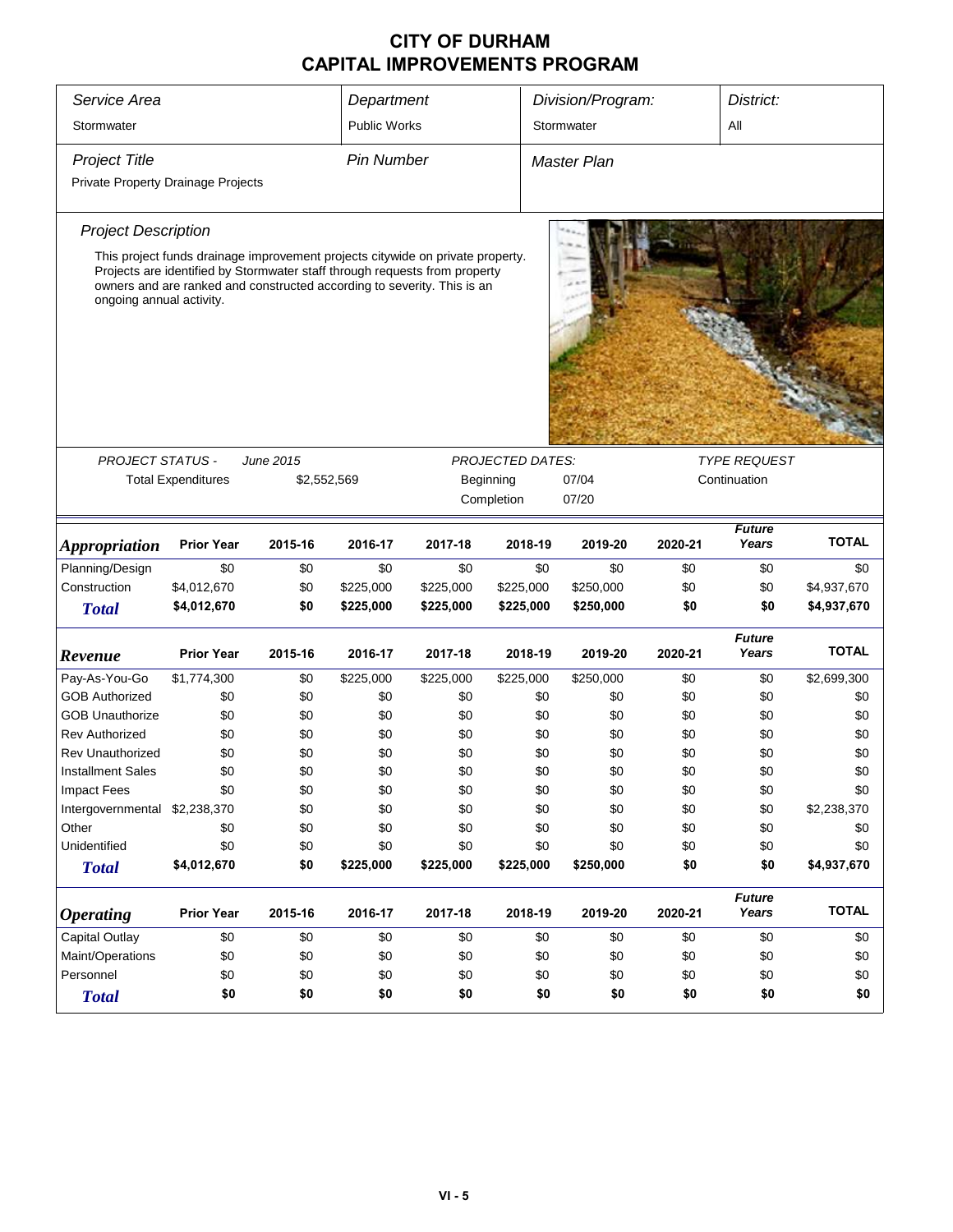| Service Area<br>Stormwater                               |                           |                                                                              | Department<br>Fleet |           |                         | Division/Program: |         | District:<br>All       |              |
|----------------------------------------------------------|---------------------------|------------------------------------------------------------------------------|---------------------|-----------|-------------------------|-------------------|---------|------------------------|--------------|
| <b>Project Title</b><br><b>Stormwater Fleet Vehicles</b> |                           |                                                                              | <b>Pin Number</b>   |           |                         | Master Plan       |         |                        |              |
| <b>Project Description</b>                               |                           |                                                                              |                     |           |                         |                   |         |                        |              |
|                                                          |                           | This project is for the financing of fleet vehicles for the Stormwater Fund. |                     |           |                         |                   |         |                        |              |
| <b>PROJECT STATUS -</b>                                  |                           | June 2015                                                                    |                     |           | <b>PROJECTED DATES:</b> |                   |         | <b>TYPE REQUEST</b>    |              |
|                                                          | <b>Total Expenditures</b> | \$1,292,355                                                                  |                     |           | Beginning<br>Completion | 10/11<br>03/24    |         | Continuation           |              |
| <b>Appropriation</b>                                     | <b>Prior Year</b>         | 2015-16                                                                      | 2016-17             | 2017-18   | 2018-19                 | 2019-20           | 2020-21 | <b>Future</b><br>Years | <b>TOTAL</b> |
| Planning/Design                                          | \$0                       | \$0                                                                          | \$0                 | \$0       | \$0                     | \$0               | \$0     | \$0                    | \$0          |
| Land                                                     | \$0                       | \$0                                                                          | \$0                 | \$0       | \$0                     | \$0               | \$0     | \$0                    | \$0          |
| Construction                                             | \$3,130,256               | \$289,776                                                                    | \$600,000           | \$600,000 | \$700,000               | \$700,000         | \$0     | \$0                    | \$6,020,032  |
| Equip/Furnishings                                        | \$0                       | \$0                                                                          | \$0                 | \$0       | \$0                     | \$0               | \$0     | \$0                    | \$0          |
| Contingency                                              | \$0                       | \$0                                                                          | \$0                 | \$0       | \$0                     | \$0               | \$0     | \$0                    | \$0          |
| <b>Total</b>                                             | \$3,130,256               | \$289,776                                                                    | \$600,000           | \$600,000 | \$700,000               | \$700,000         | \$0     | \$0                    | \$6,020,032  |
| Revenue                                                  | <b>Prior Year</b>         | 2015-16                                                                      | 2016-17             | 2017-18   | 2018-19                 | 2019-20           | 2020-21 | <b>Future</b><br>Years | <b>TOTAL</b> |
| Pay-As-You-Go                                            | \$2,639,713               | \$289,776                                                                    | \$600,000           | \$600,000 | \$700,000               | \$700,000         | \$0     | \$0                    | \$5,529,489  |
| <b>GOB Authorized</b>                                    | \$0                       | \$0                                                                          | \$0                 | \$0       | \$0                     | \$0               | \$0     | \$0                    | \$0          |
| <b>GOB Unauthorize</b>                                   | \$0                       | \$0                                                                          | \$0                 | \$0       | \$0                     | \$0               | \$0     | \$0                    | \$0          |
| Rev Authorized                                           | \$0                       | \$0                                                                          | \$0                 | \$0       | \$0                     | \$0               | \$0     | \$0                    | \$0          |
| <b>Rev Unauthorized</b>                                  | \$0                       | \$0                                                                          | \$0                 | \$0       | \$0                     | \$0               | \$0     | \$0                    | \$0          |
| <b>Installment Sales</b>                                 | \$0                       | \$0                                                                          | \$0                 | \$0       | \$0                     | \$0               | \$0     | \$0                    | \$0          |
| <b>Impact Fees</b>                                       | \$0                       | \$0                                                                          | \$0                 | \$0       | \$0                     | \$0               | \$0     | \$0                    | \$0          |
| Intergovernmental                                        | \$0                       | \$0                                                                          | \$0                 | \$0       | \$0                     | \$0               | \$0     | \$0                    | \$0          |
| Other                                                    | \$490,543                 | \$0                                                                          | \$0                 | \$0       | \$0                     | \$0               | \$0     | \$0                    | \$490,543    |
| Unidentified                                             | \$0                       | \$0                                                                          | \$0                 | \$0       | \$0                     | \$0               | \$0     | \$0                    | \$0          |
| <b>Total</b>                                             | \$3,130,256               | \$289,776                                                                    | \$600,000           | \$600,000 | \$700,000               | \$700,000         | \$0     | \$0                    | \$6,020,032  |
| <b>Operating</b>                                         | <b>Prior Year</b>         | 2015-16                                                                      | 2016-17             | 2017-18   | 2018-19                 | 2019-20           | 2020-21 | <b>Future</b><br>Years | <b>TOTAL</b> |
| <b>Capital Outlay</b>                                    | \$0                       | \$0                                                                          | \$0                 | \$0       | \$0                     | \$0               | \$0     | \$0                    | \$0          |
| Maint/Operations                                         | \$0                       | \$0                                                                          | \$0                 | \$0       | \$0                     | \$0               | \$0     | \$0                    | \$0          |
| Personnel                                                | \$0                       | \$0                                                                          | \$0                 | \$0       | \$0                     | \$0               | \$0     | \$0                    | \$0          |
| <b>Total</b>                                             | \$0                       | \$0                                                                          | \$0                 | \$0       | \$0                     | \$0               | \$0     | \$0                    | \$0          |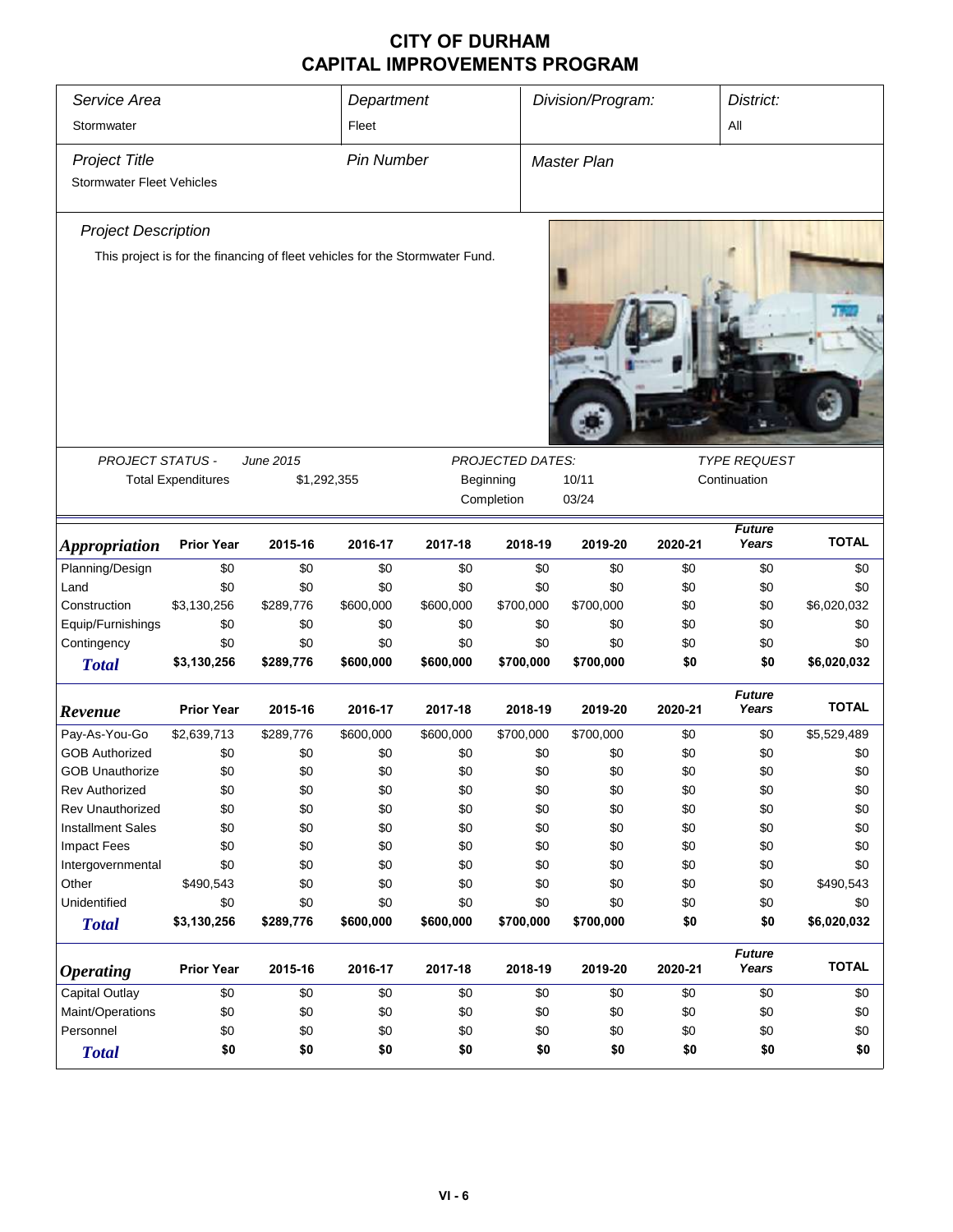| Service Area                                    | Department                | Division/Program:                                                                                                                                                                                                                                                                          |                     |                                  |                         | District:  |         |                        |              |
|-------------------------------------------------|---------------------------|--------------------------------------------------------------------------------------------------------------------------------------------------------------------------------------------------------------------------------------------------------------------------------------------|---------------------|----------------------------------|-------------------------|------------|---------|------------------------|--------------|
| Stormwater                                      |                           |                                                                                                                                                                                                                                                                                            | <b>Public Works</b> |                                  |                         | Stormwater |         | All                    |              |
| <b>Project Title</b>                            |                           |                                                                                                                                                                                                                                                                                            |                     | <b>Pin Number</b><br>Master Plan |                         |            |         |                        |              |
| Stormwater Infrastructure & BMP<br>Improvements |                           |                                                                                                                                                                                                                                                                                            |                     |                                  |                         |            |         |                        |              |
| <b>Project Description</b>                      |                           |                                                                                                                                                                                                                                                                                            |                     |                                  |                         |            |         |                        |              |
|                                                 |                           | This project funds repair, improvements or analysis of watersheds, major<br>drainage systems or BMP systems that involve private or public property and<br>require extensive analysis, design, permit approvals or monitoring. Projects<br>are identified and managed by Stormwater staff. |                     |                                  |                         |            |         |                        |              |
|                                                 |                           |                                                                                                                                                                                                                                                                                            |                     |                                  |                         |            |         |                        |              |
| <b>PROJECT STATUS -</b>                         |                           | June 2015                                                                                                                                                                                                                                                                                  |                     |                                  | <b>PROJECTED DATES:</b> |            |         | <b>TYPE REQUEST</b>    |              |
|                                                 | <b>Total Expenditures</b> | \$4,682,004                                                                                                                                                                                                                                                                                |                     |                                  | Beginning               | 09/09      |         | Continuation           |              |
|                                                 |                           |                                                                                                                                                                                                                                                                                            |                     |                                  | Completion              | 03/15      |         |                        |              |
| <i><b>Appropriation</b></i>                     | <b>Prior Year</b>         | 2015-16                                                                                                                                                                                                                                                                                    | 2016-17             | 2017-18                          | 2018-19                 | 2019-20    | 2020-21 | <b>Future</b><br>Years | <b>TOTAL</b> |
| Planning/Design                                 | \$775,000                 | \$50,000                                                                                                                                                                                                                                                                                   | \$100,000           | \$100,000                        | \$100,000               | \$100,000  | \$0     | \$0                    | \$1,225,000  |
| Land                                            | \$0                       | \$0                                                                                                                                                                                                                                                                                        | \$0                 | \$0                              | \$0                     | \$0        | \$0     | \$0                    | \$0          |
| Construction                                    | \$4,540,700               | \$1,000,000                                                                                                                                                                                                                                                                                | \$600,000           | \$650,000                        | \$650,000               | \$650,000  | \$0     | \$0                    | \$8,090,700  |
| Equip/Furnishings                               | \$150,000                 | \$0                                                                                                                                                                                                                                                                                        | \$0                 | \$0                              | \$0                     | \$0        | \$0     | \$0                    | \$150,000    |
| Contingency                                     | \$150,000                 | \$0                                                                                                                                                                                                                                                                                        | \$0                 | \$0                              | \$0                     | \$0        | \$0     | \$0                    | \$150,000    |
| <b>Total</b>                                    | \$5,615,700               | \$1,050,000                                                                                                                                                                                                                                                                                | \$700,000           | \$750,000                        | \$750,000               | \$750,000  | \$0     | \$0                    | \$9,615,700  |
|                                                 |                           |                                                                                                                                                                                                                                                                                            |                     |                                  |                         |            |         | <b>Future</b>          |              |
| Revenue                                         | <b>Prior Year</b>         | 2015-16                                                                                                                                                                                                                                                                                    | 2016-17             | 2017-18                          | 2018-19                 | 2019-20    | 2020-21 | Years                  | <b>TOTAL</b> |
| Pay-As-You-Go                                   | \$5,615,700               | \$1,050,000                                                                                                                                                                                                                                                                                | \$700,000           | \$750,000                        | \$750,000               | \$750,000  | \$0     | \$0                    | \$9,615,700  |
| <b>GOB Authorized</b>                           | \$0                       | \$0                                                                                                                                                                                                                                                                                        | \$0                 | \$0                              | \$0                     | \$0        | \$0     | \$0                    | \$0          |
| <b>GOB Unauthorize</b>                          | \$0                       | \$0                                                                                                                                                                                                                                                                                        | \$0                 | \$0                              | \$0                     | \$0        | \$0     | \$0                    | \$0          |
| Rev Authorized                                  | \$0                       | \$0                                                                                                                                                                                                                                                                                        | \$0                 | \$0                              | \$0                     | \$0        | \$0     | \$0                    | \$0          |
| <b>Rev Unauthorized</b>                         | \$0                       | \$0                                                                                                                                                                                                                                                                                        | \$0                 | \$0                              | \$0                     | \$0        | \$0     | \$0                    | \$0          |
| <b>Installment Sales</b>                        | \$0                       | \$0                                                                                                                                                                                                                                                                                        | \$0                 | \$0                              | \$0                     | \$0        | \$0     | \$0                    | \$0          |
| <b>Impact Fees</b>                              | \$0                       | \$0                                                                                                                                                                                                                                                                                        | \$0                 | \$0                              | \$0                     | \$0        | \$0     | \$0                    | \$0          |
| Intergovernmental                               | \$0                       | \$0                                                                                                                                                                                                                                                                                        | \$0                 | \$0                              | \$0                     | \$0        | \$0     | \$0                    | \$0          |
| Other                                           | \$0                       | \$0                                                                                                                                                                                                                                                                                        | \$0                 | \$0                              | \$0                     | \$0        | \$0     | \$0                    | \$0          |
| Unidentified                                    | \$0                       | \$0                                                                                                                                                                                                                                                                                        | \$0                 | \$0                              | \$0                     | \$0        | \$0     | \$0                    | \$0          |
| <b>Total</b>                                    | \$5,615,700               | \$1,050,000                                                                                                                                                                                                                                                                                | \$700,000           | \$750,000                        | \$750,000               | \$750,000  | \$0     | \$0                    | \$9,615,700  |
| <b>Operating</b>                                | <b>Prior Year</b>         | 2015-16                                                                                                                                                                                                                                                                                    | 2016-17             | 2017-18                          | 2018-19                 | 2019-20    | 2020-21 | <b>Future</b><br>Years | <b>TOTAL</b> |
| Capital Outlay                                  | \$0                       | \$0                                                                                                                                                                                                                                                                                        | \$0                 | \$0                              | \$0                     | \$0        | \$0     | \$0                    | \$0          |
| Maint/Operations                                | \$0                       | \$0                                                                                                                                                                                                                                                                                        | \$0                 | \$0                              | \$0                     | \$0        | \$0     | \$0                    | \$0          |
| Personnel                                       | \$0                       | \$0                                                                                                                                                                                                                                                                                        | \$0                 | \$0                              | \$0                     | \$0        | \$0     | \$0                    | \$0          |
| <b>Total</b>                                    | \$0                       | \$0                                                                                                                                                                                                                                                                                        | \$0                 | \$0                              | \$0                     | \$0        | \$0     | \$0                    | \$0          |
|                                                 |                           |                                                                                                                                                                                                                                                                                            |                     |                                  |                         |            |         |                        |              |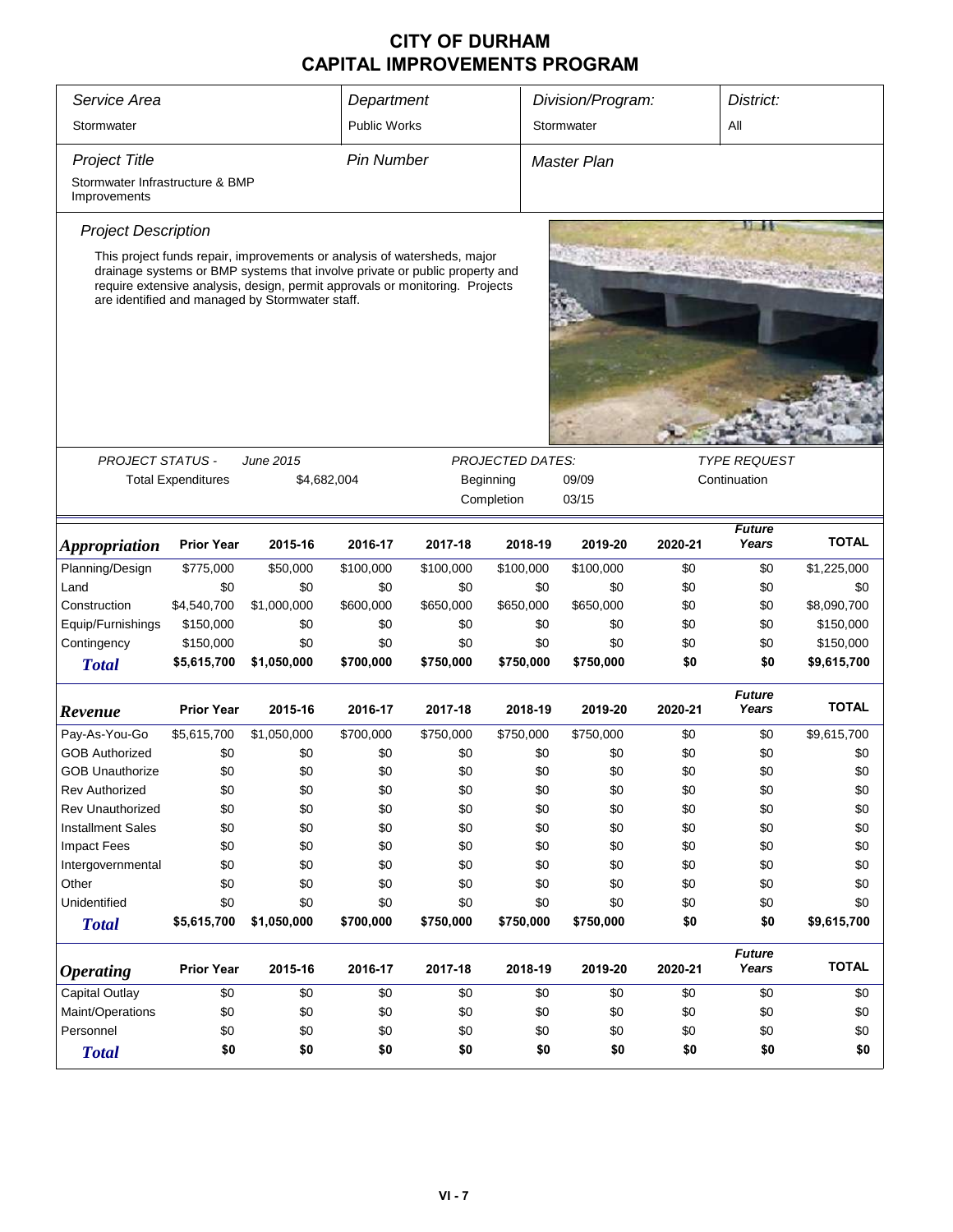| Service Area<br>Division/Program:<br>District:<br>Department<br><b>Public Works</b><br>Stormwater<br>All<br>Stormwater<br><b>Pin Number</b><br><b>Project Title</b><br><b>Master Plan</b><br><b>Stormwater Retrofitting</b><br><b>Project Description</b><br>This project funds professional service and construction contracts for planning,<br>design, permitting, construction drawings and the construction of stormwater<br>retrofit projects to comply with NPDES permit requirements and state<br>regulations.<br><b>PROJECT STATUS -</b><br>June 2015<br><b>PROJECTED DATES:</b><br><b>TYPE REQUEST</b><br><b>Total Expenditures</b><br>Beginning<br>07/12<br>Continuation<br>\$770,333<br>Completion<br>07/20<br><b>Future</b><br><b>TOTAL</b><br>2016-17<br>2018-19<br>Years<br><b>Prior Year</b><br>2015-16<br>2017-18<br>2019-20<br>2020-21<br><b>Appropriation</b><br>Planning/Design<br>\$0<br>\$900,000<br>\$100,000<br>\$250,000<br>\$250,000<br>\$250,000<br>\$250,000<br>\$0<br>\$2,000,000<br>\$800,000<br>\$0<br>\$0<br>\$250,000<br>\$250,000<br>\$250,000<br>\$0<br>\$0<br>\$1,550,000<br>Land<br>16,093,000<br>Construction<br>\$3,183,000<br>\$210,000<br>\$6,700,000<br>\$2,000,000<br>\$2,000,000<br>\$2,000,000<br>\$0<br>\$0<br>Equip/Furnishings<br>\$0<br>\$500,000<br>\$0<br>\$200,000<br>\$200,000<br>\$200,000<br>\$0<br>\$0<br>\$1,100,000<br>Contingency<br>\$0<br>\$0<br>\$0<br>\$0<br>\$0<br>\$0<br>\$0<br>\$0<br>\$0<br>\$4,883,000<br>\$810,000<br>\$6,950,000<br>\$2,700,000<br>\$2,700,000<br>\$2,700,000<br>\$0<br>\$0<br>\$20,743,000<br><b>Total</b><br><b>Future</b><br><b>TOTAL</b><br><b>Prior Year</b><br>2016-17<br>2018-19<br>2015-16<br>2017-18<br>2019-20<br>2020-21<br>Years<br>Revenue<br>Pay-As-You-Go<br>\$6,950,000<br>\$2,700,000<br>\$2,700,000<br>\$2,700,000<br>\$0<br>\$0<br>20,743,000<br>\$4,883,000<br>\$810,000<br><b>GOB Authorized</b><br>\$0<br>\$0<br>\$0<br>\$0<br>\$0<br>\$0<br>\$0<br>\$0<br>\$0<br>\$0<br>\$0<br>\$0<br>\$0<br>\$0<br>\$0<br>\$0<br>\$0<br>\$0<br><b>GOB Unauthorize</b><br>\$0<br>\$0<br>\$0<br>\$0<br>\$0<br>\$0<br><b>Rev Authorized</b><br>\$0<br>\$0<br>\$0<br><b>Rev Unauthorized</b><br>\$0<br>\$0<br>\$0<br>\$0<br>\$0<br>\$0<br>\$0<br>\$0<br>\$0<br><b>Installment Sales</b><br>\$0<br>\$0<br>\$0<br>\$0<br>\$0<br>\$0<br>\$0<br>\$0<br>\$0<br><b>Impact Fees</b><br>\$0<br>\$0<br>\$0<br>\$0<br>\$0<br>\$0<br>\$0<br>\$0<br>\$0<br>\$0<br>\$0<br>\$0<br>\$0<br>\$0<br>\$0<br>\$0<br>\$0<br>\$0<br>Intergovernmental<br>Other<br>\$0<br>\$0<br>\$0<br>\$0<br>\$0<br>\$0<br>\$0<br>\$0<br>\$0<br>Unidentified<br>\$0<br>\$0<br>\$0<br>\$0<br>\$0<br>\$0<br>\$0<br>\$0<br>\$0<br>\$0<br>\$4,883,000<br>\$810,000<br>\$6,950,000<br>\$2,700,000<br>\$2,700,000<br>\$0<br>\$20,743,000<br>\$2,700,000<br><b>Total</b><br><b>Future</b><br><b>TOTAL</b><br>Years<br><b>Prior Year</b><br>2015-16<br>2016-17<br>2017-18<br>2018-19<br>2019-20<br>2020-21<br><b>Operating</b><br>Capital Outlay<br>\$0<br>\$0<br>\$0<br>\$0<br>\$0<br>\$0<br>\$0<br>\$0<br>\$0<br>\$0<br>Maint/Operations<br>\$0<br>\$0<br>\$0<br>\$0<br>\$0<br>\$0<br>\$0<br>\$0<br>\$0<br>Personnel<br>\$0<br>\$0<br>\$0<br>\$0<br>\$0<br>\$0<br>\$0<br>\$0<br>\$0<br>\$0<br>\$0<br>\$0<br>\$0<br>\$0<br>\$0<br>\$0<br>\$0<br><b>Total</b> |  |  |  |  |  |  |  |  |  |
|-----------------------------------------------------------------------------------------------------------------------------------------------------------------------------------------------------------------------------------------------------------------------------------------------------------------------------------------------------------------------------------------------------------------------------------------------------------------------------------------------------------------------------------------------------------------------------------------------------------------------------------------------------------------------------------------------------------------------------------------------------------------------------------------------------------------------------------------------------------------------------------------------------------------------------------------------------------------------------------------------------------------------------------------------------------------------------------------------------------------------------------------------------------------------------------------------------------------------------------------------------------------------------------------------------------------------------------------------------------------------------------------------------------------------------------------------------------------------------------------------------------------------------------------------------------------------------------------------------------------------------------------------------------------------------------------------------------------------------------------------------------------------------------------------------------------------------------------------------------------------------------------------------------------------------------------------------------------------------------------------------------------------------------------------------------------------------------------------------------------------------------------------------------------------------------------------------------------------------------------------------------------------------------------------------------------------------------------------------------------------------------------------------------------------------------------------------------------------------------------------------------------------------------------------------------------------------------------------------------------------------------------------------------------------------------------------------------------------------------------------------------------------------------------------------------------------------------------------------------------------------------------------------------------------------------------------------------------------------------------------------------------------------------------------------------------------------------------------------------------------------------------------------------------------------------------------------------------------------------------------------------------------------------------------------------|--|--|--|--|--|--|--|--|--|
|                                                                                                                                                                                                                                                                                                                                                                                                                                                                                                                                                                                                                                                                                                                                                                                                                                                                                                                                                                                                                                                                                                                                                                                                                                                                                                                                                                                                                                                                                                                                                                                                                                                                                                                                                                                                                                                                                                                                                                                                                                                                                                                                                                                                                                                                                                                                                                                                                                                                                                                                                                                                                                                                                                                                                                                                                                                                                                                                                                                                                                                                                                                                                                                                                                                                                                           |  |  |  |  |  |  |  |  |  |
|                                                                                                                                                                                                                                                                                                                                                                                                                                                                                                                                                                                                                                                                                                                                                                                                                                                                                                                                                                                                                                                                                                                                                                                                                                                                                                                                                                                                                                                                                                                                                                                                                                                                                                                                                                                                                                                                                                                                                                                                                                                                                                                                                                                                                                                                                                                                                                                                                                                                                                                                                                                                                                                                                                                                                                                                                                                                                                                                                                                                                                                                                                                                                                                                                                                                                                           |  |  |  |  |  |  |  |  |  |
|                                                                                                                                                                                                                                                                                                                                                                                                                                                                                                                                                                                                                                                                                                                                                                                                                                                                                                                                                                                                                                                                                                                                                                                                                                                                                                                                                                                                                                                                                                                                                                                                                                                                                                                                                                                                                                                                                                                                                                                                                                                                                                                                                                                                                                                                                                                                                                                                                                                                                                                                                                                                                                                                                                                                                                                                                                                                                                                                                                                                                                                                                                                                                                                                                                                                                                           |  |  |  |  |  |  |  |  |  |
|                                                                                                                                                                                                                                                                                                                                                                                                                                                                                                                                                                                                                                                                                                                                                                                                                                                                                                                                                                                                                                                                                                                                                                                                                                                                                                                                                                                                                                                                                                                                                                                                                                                                                                                                                                                                                                                                                                                                                                                                                                                                                                                                                                                                                                                                                                                                                                                                                                                                                                                                                                                                                                                                                                                                                                                                                                                                                                                                                                                                                                                                                                                                                                                                                                                                                                           |  |  |  |  |  |  |  |  |  |
|                                                                                                                                                                                                                                                                                                                                                                                                                                                                                                                                                                                                                                                                                                                                                                                                                                                                                                                                                                                                                                                                                                                                                                                                                                                                                                                                                                                                                                                                                                                                                                                                                                                                                                                                                                                                                                                                                                                                                                                                                                                                                                                                                                                                                                                                                                                                                                                                                                                                                                                                                                                                                                                                                                                                                                                                                                                                                                                                                                                                                                                                                                                                                                                                                                                                                                           |  |  |  |  |  |  |  |  |  |
|                                                                                                                                                                                                                                                                                                                                                                                                                                                                                                                                                                                                                                                                                                                                                                                                                                                                                                                                                                                                                                                                                                                                                                                                                                                                                                                                                                                                                                                                                                                                                                                                                                                                                                                                                                                                                                                                                                                                                                                                                                                                                                                                                                                                                                                                                                                                                                                                                                                                                                                                                                                                                                                                                                                                                                                                                                                                                                                                                                                                                                                                                                                                                                                                                                                                                                           |  |  |  |  |  |  |  |  |  |
|                                                                                                                                                                                                                                                                                                                                                                                                                                                                                                                                                                                                                                                                                                                                                                                                                                                                                                                                                                                                                                                                                                                                                                                                                                                                                                                                                                                                                                                                                                                                                                                                                                                                                                                                                                                                                                                                                                                                                                                                                                                                                                                                                                                                                                                                                                                                                                                                                                                                                                                                                                                                                                                                                                                                                                                                                                                                                                                                                                                                                                                                                                                                                                                                                                                                                                           |  |  |  |  |  |  |  |  |  |
|                                                                                                                                                                                                                                                                                                                                                                                                                                                                                                                                                                                                                                                                                                                                                                                                                                                                                                                                                                                                                                                                                                                                                                                                                                                                                                                                                                                                                                                                                                                                                                                                                                                                                                                                                                                                                                                                                                                                                                                                                                                                                                                                                                                                                                                                                                                                                                                                                                                                                                                                                                                                                                                                                                                                                                                                                                                                                                                                                                                                                                                                                                                                                                                                                                                                                                           |  |  |  |  |  |  |  |  |  |
|                                                                                                                                                                                                                                                                                                                                                                                                                                                                                                                                                                                                                                                                                                                                                                                                                                                                                                                                                                                                                                                                                                                                                                                                                                                                                                                                                                                                                                                                                                                                                                                                                                                                                                                                                                                                                                                                                                                                                                                                                                                                                                                                                                                                                                                                                                                                                                                                                                                                                                                                                                                                                                                                                                                                                                                                                                                                                                                                                                                                                                                                                                                                                                                                                                                                                                           |  |  |  |  |  |  |  |  |  |
|                                                                                                                                                                                                                                                                                                                                                                                                                                                                                                                                                                                                                                                                                                                                                                                                                                                                                                                                                                                                                                                                                                                                                                                                                                                                                                                                                                                                                                                                                                                                                                                                                                                                                                                                                                                                                                                                                                                                                                                                                                                                                                                                                                                                                                                                                                                                                                                                                                                                                                                                                                                                                                                                                                                                                                                                                                                                                                                                                                                                                                                                                                                                                                                                                                                                                                           |  |  |  |  |  |  |  |  |  |
|                                                                                                                                                                                                                                                                                                                                                                                                                                                                                                                                                                                                                                                                                                                                                                                                                                                                                                                                                                                                                                                                                                                                                                                                                                                                                                                                                                                                                                                                                                                                                                                                                                                                                                                                                                                                                                                                                                                                                                                                                                                                                                                                                                                                                                                                                                                                                                                                                                                                                                                                                                                                                                                                                                                                                                                                                                                                                                                                                                                                                                                                                                                                                                                                                                                                                                           |  |  |  |  |  |  |  |  |  |
|                                                                                                                                                                                                                                                                                                                                                                                                                                                                                                                                                                                                                                                                                                                                                                                                                                                                                                                                                                                                                                                                                                                                                                                                                                                                                                                                                                                                                                                                                                                                                                                                                                                                                                                                                                                                                                                                                                                                                                                                                                                                                                                                                                                                                                                                                                                                                                                                                                                                                                                                                                                                                                                                                                                                                                                                                                                                                                                                                                                                                                                                                                                                                                                                                                                                                                           |  |  |  |  |  |  |  |  |  |
|                                                                                                                                                                                                                                                                                                                                                                                                                                                                                                                                                                                                                                                                                                                                                                                                                                                                                                                                                                                                                                                                                                                                                                                                                                                                                                                                                                                                                                                                                                                                                                                                                                                                                                                                                                                                                                                                                                                                                                                                                                                                                                                                                                                                                                                                                                                                                                                                                                                                                                                                                                                                                                                                                                                                                                                                                                                                                                                                                                                                                                                                                                                                                                                                                                                                                                           |  |  |  |  |  |  |  |  |  |
|                                                                                                                                                                                                                                                                                                                                                                                                                                                                                                                                                                                                                                                                                                                                                                                                                                                                                                                                                                                                                                                                                                                                                                                                                                                                                                                                                                                                                                                                                                                                                                                                                                                                                                                                                                                                                                                                                                                                                                                                                                                                                                                                                                                                                                                                                                                                                                                                                                                                                                                                                                                                                                                                                                                                                                                                                                                                                                                                                                                                                                                                                                                                                                                                                                                                                                           |  |  |  |  |  |  |  |  |  |
|                                                                                                                                                                                                                                                                                                                                                                                                                                                                                                                                                                                                                                                                                                                                                                                                                                                                                                                                                                                                                                                                                                                                                                                                                                                                                                                                                                                                                                                                                                                                                                                                                                                                                                                                                                                                                                                                                                                                                                                                                                                                                                                                                                                                                                                                                                                                                                                                                                                                                                                                                                                                                                                                                                                                                                                                                                                                                                                                                                                                                                                                                                                                                                                                                                                                                                           |  |  |  |  |  |  |  |  |  |
|                                                                                                                                                                                                                                                                                                                                                                                                                                                                                                                                                                                                                                                                                                                                                                                                                                                                                                                                                                                                                                                                                                                                                                                                                                                                                                                                                                                                                                                                                                                                                                                                                                                                                                                                                                                                                                                                                                                                                                                                                                                                                                                                                                                                                                                                                                                                                                                                                                                                                                                                                                                                                                                                                                                                                                                                                                                                                                                                                                                                                                                                                                                                                                                                                                                                                                           |  |  |  |  |  |  |  |  |  |
|                                                                                                                                                                                                                                                                                                                                                                                                                                                                                                                                                                                                                                                                                                                                                                                                                                                                                                                                                                                                                                                                                                                                                                                                                                                                                                                                                                                                                                                                                                                                                                                                                                                                                                                                                                                                                                                                                                                                                                                                                                                                                                                                                                                                                                                                                                                                                                                                                                                                                                                                                                                                                                                                                                                                                                                                                                                                                                                                                                                                                                                                                                                                                                                                                                                                                                           |  |  |  |  |  |  |  |  |  |
|                                                                                                                                                                                                                                                                                                                                                                                                                                                                                                                                                                                                                                                                                                                                                                                                                                                                                                                                                                                                                                                                                                                                                                                                                                                                                                                                                                                                                                                                                                                                                                                                                                                                                                                                                                                                                                                                                                                                                                                                                                                                                                                                                                                                                                                                                                                                                                                                                                                                                                                                                                                                                                                                                                                                                                                                                                                                                                                                                                                                                                                                                                                                                                                                                                                                                                           |  |  |  |  |  |  |  |  |  |
|                                                                                                                                                                                                                                                                                                                                                                                                                                                                                                                                                                                                                                                                                                                                                                                                                                                                                                                                                                                                                                                                                                                                                                                                                                                                                                                                                                                                                                                                                                                                                                                                                                                                                                                                                                                                                                                                                                                                                                                                                                                                                                                                                                                                                                                                                                                                                                                                                                                                                                                                                                                                                                                                                                                                                                                                                                                                                                                                                                                                                                                                                                                                                                                                                                                                                                           |  |  |  |  |  |  |  |  |  |
|                                                                                                                                                                                                                                                                                                                                                                                                                                                                                                                                                                                                                                                                                                                                                                                                                                                                                                                                                                                                                                                                                                                                                                                                                                                                                                                                                                                                                                                                                                                                                                                                                                                                                                                                                                                                                                                                                                                                                                                                                                                                                                                                                                                                                                                                                                                                                                                                                                                                                                                                                                                                                                                                                                                                                                                                                                                                                                                                                                                                                                                                                                                                                                                                                                                                                                           |  |  |  |  |  |  |  |  |  |
|                                                                                                                                                                                                                                                                                                                                                                                                                                                                                                                                                                                                                                                                                                                                                                                                                                                                                                                                                                                                                                                                                                                                                                                                                                                                                                                                                                                                                                                                                                                                                                                                                                                                                                                                                                                                                                                                                                                                                                                                                                                                                                                                                                                                                                                                                                                                                                                                                                                                                                                                                                                                                                                                                                                                                                                                                                                                                                                                                                                                                                                                                                                                                                                                                                                                                                           |  |  |  |  |  |  |  |  |  |
|                                                                                                                                                                                                                                                                                                                                                                                                                                                                                                                                                                                                                                                                                                                                                                                                                                                                                                                                                                                                                                                                                                                                                                                                                                                                                                                                                                                                                                                                                                                                                                                                                                                                                                                                                                                                                                                                                                                                                                                                                                                                                                                                                                                                                                                                                                                                                                                                                                                                                                                                                                                                                                                                                                                                                                                                                                                                                                                                                                                                                                                                                                                                                                                                                                                                                                           |  |  |  |  |  |  |  |  |  |
|                                                                                                                                                                                                                                                                                                                                                                                                                                                                                                                                                                                                                                                                                                                                                                                                                                                                                                                                                                                                                                                                                                                                                                                                                                                                                                                                                                                                                                                                                                                                                                                                                                                                                                                                                                                                                                                                                                                                                                                                                                                                                                                                                                                                                                                                                                                                                                                                                                                                                                                                                                                                                                                                                                                                                                                                                                                                                                                                                                                                                                                                                                                                                                                                                                                                                                           |  |  |  |  |  |  |  |  |  |
|                                                                                                                                                                                                                                                                                                                                                                                                                                                                                                                                                                                                                                                                                                                                                                                                                                                                                                                                                                                                                                                                                                                                                                                                                                                                                                                                                                                                                                                                                                                                                                                                                                                                                                                                                                                                                                                                                                                                                                                                                                                                                                                                                                                                                                                                                                                                                                                                                                                                                                                                                                                                                                                                                                                                                                                                                                                                                                                                                                                                                                                                                                                                                                                                                                                                                                           |  |  |  |  |  |  |  |  |  |
|                                                                                                                                                                                                                                                                                                                                                                                                                                                                                                                                                                                                                                                                                                                                                                                                                                                                                                                                                                                                                                                                                                                                                                                                                                                                                                                                                                                                                                                                                                                                                                                                                                                                                                                                                                                                                                                                                                                                                                                                                                                                                                                                                                                                                                                                                                                                                                                                                                                                                                                                                                                                                                                                                                                                                                                                                                                                                                                                                                                                                                                                                                                                                                                                                                                                                                           |  |  |  |  |  |  |  |  |  |
|                                                                                                                                                                                                                                                                                                                                                                                                                                                                                                                                                                                                                                                                                                                                                                                                                                                                                                                                                                                                                                                                                                                                                                                                                                                                                                                                                                                                                                                                                                                                                                                                                                                                                                                                                                                                                                                                                                                                                                                                                                                                                                                                                                                                                                                                                                                                                                                                                                                                                                                                                                                                                                                                                                                                                                                                                                                                                                                                                                                                                                                                                                                                                                                                                                                                                                           |  |  |  |  |  |  |  |  |  |
|                                                                                                                                                                                                                                                                                                                                                                                                                                                                                                                                                                                                                                                                                                                                                                                                                                                                                                                                                                                                                                                                                                                                                                                                                                                                                                                                                                                                                                                                                                                                                                                                                                                                                                                                                                                                                                                                                                                                                                                                                                                                                                                                                                                                                                                                                                                                                                                                                                                                                                                                                                                                                                                                                                                                                                                                                                                                                                                                                                                                                                                                                                                                                                                                                                                                                                           |  |  |  |  |  |  |  |  |  |
|                                                                                                                                                                                                                                                                                                                                                                                                                                                                                                                                                                                                                                                                                                                                                                                                                                                                                                                                                                                                                                                                                                                                                                                                                                                                                                                                                                                                                                                                                                                                                                                                                                                                                                                                                                                                                                                                                                                                                                                                                                                                                                                                                                                                                                                                                                                                                                                                                                                                                                                                                                                                                                                                                                                                                                                                                                                                                                                                                                                                                                                                                                                                                                                                                                                                                                           |  |  |  |  |  |  |  |  |  |
|                                                                                                                                                                                                                                                                                                                                                                                                                                                                                                                                                                                                                                                                                                                                                                                                                                                                                                                                                                                                                                                                                                                                                                                                                                                                                                                                                                                                                                                                                                                                                                                                                                                                                                                                                                                                                                                                                                                                                                                                                                                                                                                                                                                                                                                                                                                                                                                                                                                                                                                                                                                                                                                                                                                                                                                                                                                                                                                                                                                                                                                                                                                                                                                                                                                                                                           |  |  |  |  |  |  |  |  |  |
|                                                                                                                                                                                                                                                                                                                                                                                                                                                                                                                                                                                                                                                                                                                                                                                                                                                                                                                                                                                                                                                                                                                                                                                                                                                                                                                                                                                                                                                                                                                                                                                                                                                                                                                                                                                                                                                                                                                                                                                                                                                                                                                                                                                                                                                                                                                                                                                                                                                                                                                                                                                                                                                                                                                                                                                                                                                                                                                                                                                                                                                                                                                                                                                                                                                                                                           |  |  |  |  |  |  |  |  |  |
|                                                                                                                                                                                                                                                                                                                                                                                                                                                                                                                                                                                                                                                                                                                                                                                                                                                                                                                                                                                                                                                                                                                                                                                                                                                                                                                                                                                                                                                                                                                                                                                                                                                                                                                                                                                                                                                                                                                                                                                                                                                                                                                                                                                                                                                                                                                                                                                                                                                                                                                                                                                                                                                                                                                                                                                                                                                                                                                                                                                                                                                                                                                                                                                                                                                                                                           |  |  |  |  |  |  |  |  |  |
|                                                                                                                                                                                                                                                                                                                                                                                                                                                                                                                                                                                                                                                                                                                                                                                                                                                                                                                                                                                                                                                                                                                                                                                                                                                                                                                                                                                                                                                                                                                                                                                                                                                                                                                                                                                                                                                                                                                                                                                                                                                                                                                                                                                                                                                                                                                                                                                                                                                                                                                                                                                                                                                                                                                                                                                                                                                                                                                                                                                                                                                                                                                                                                                                                                                                                                           |  |  |  |  |  |  |  |  |  |
|                                                                                                                                                                                                                                                                                                                                                                                                                                                                                                                                                                                                                                                                                                                                                                                                                                                                                                                                                                                                                                                                                                                                                                                                                                                                                                                                                                                                                                                                                                                                                                                                                                                                                                                                                                                                                                                                                                                                                                                                                                                                                                                                                                                                                                                                                                                                                                                                                                                                                                                                                                                                                                                                                                                                                                                                                                                                                                                                                                                                                                                                                                                                                                                                                                                                                                           |  |  |  |  |  |  |  |  |  |
|                                                                                                                                                                                                                                                                                                                                                                                                                                                                                                                                                                                                                                                                                                                                                                                                                                                                                                                                                                                                                                                                                                                                                                                                                                                                                                                                                                                                                                                                                                                                                                                                                                                                                                                                                                                                                                                                                                                                                                                                                                                                                                                                                                                                                                                                                                                                                                                                                                                                                                                                                                                                                                                                                                                                                                                                                                                                                                                                                                                                                                                                                                                                                                                                                                                                                                           |  |  |  |  |  |  |  |  |  |
|                                                                                                                                                                                                                                                                                                                                                                                                                                                                                                                                                                                                                                                                                                                                                                                                                                                                                                                                                                                                                                                                                                                                                                                                                                                                                                                                                                                                                                                                                                                                                                                                                                                                                                                                                                                                                                                                                                                                                                                                                                                                                                                                                                                                                                                                                                                                                                                                                                                                                                                                                                                                                                                                                                                                                                                                                                                                                                                                                                                                                                                                                                                                                                                                                                                                                                           |  |  |  |  |  |  |  |  |  |